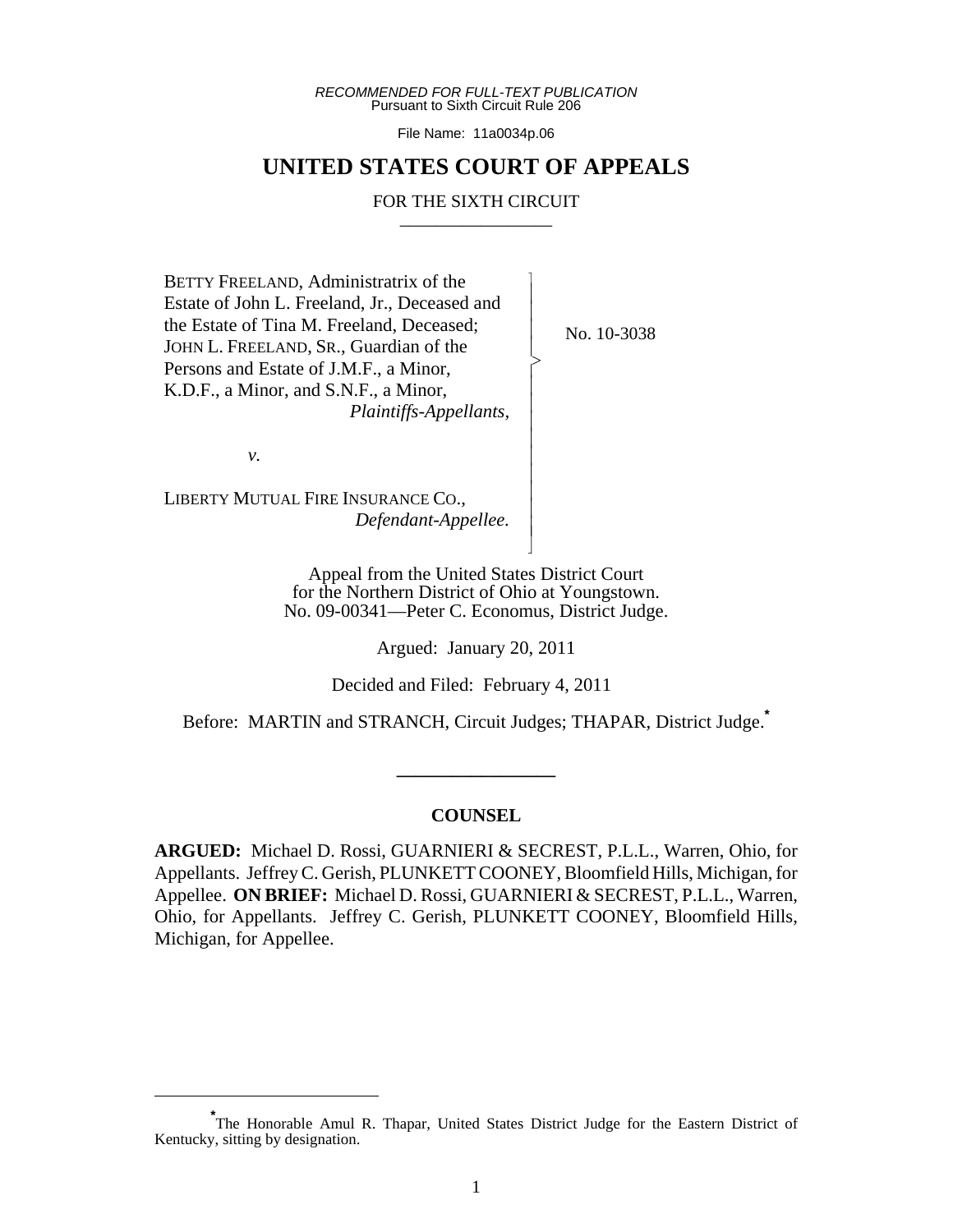# **OPINION \_\_\_\_\_\_\_\_\_\_\_\_\_\_\_\_\_**

**\_\_\_\_\_\_\_\_\_\_\_\_\_\_\_\_\_**

THAPAR, District Judge. This insurance coverage case arises out of a tragic car accident. Despite the resources that have been invested in litigating this action, we must dismiss it to start anew in state court because the amount in controversy is one penny short of our jurisdictional minimum.

I.

The plaintiffs-appellants, John and Betty Freeland, loaned their Pontiac Trans Sport minivan to their son, John Freeland, Jr., and his family. On March 7, 2007, Freeland, Jr. was driving the minivan with his wife and three children in the car when he ran a red light and struck a police cruiser in the middle of an intersection. Freeland and his wife were killed in the accident. Their three children survived, but with serious injuries.

The Freelands insured their minivan with the defendant-appellee, Liberty Mutual Fire Insurance Co. The Freelands' policy provided coverage for bodily injuries up to a "single limit" of \$100,000 as well as coverage for accidents caused by uninsured/underinsured motorists ("UM/UIM coverage") up to a "split limit" of \$12,500 per person and \$25,000 per accident. Because the Freelands' deceased son did not have car insurance of his own, he was an uninsured motorist. Therefore, Liberty Mutual offered the Freelands the \$25,000 per accident limit of their UM/UIM coverage. Dissatisfied with the offer, the Freelands filed a lawsuit against Liberty Mutual in Ohio state court. The complaint alleged that their selection of UM/UIM coverage in 1999 was invalid under the Ohio Supreme Court's decision in *Linko v. Indemnity Insurance Co. of North America*, 739 N.E.2d 338, 342 (Ohio 2000), because the coverage selection form they signed did not contain certain required disclosures. Because of this invalid selection, the Freelands claimed that they had acquired UM/UIM coverage in an amount equal to their policy's bodily injury coverage by operation of law. The Freelands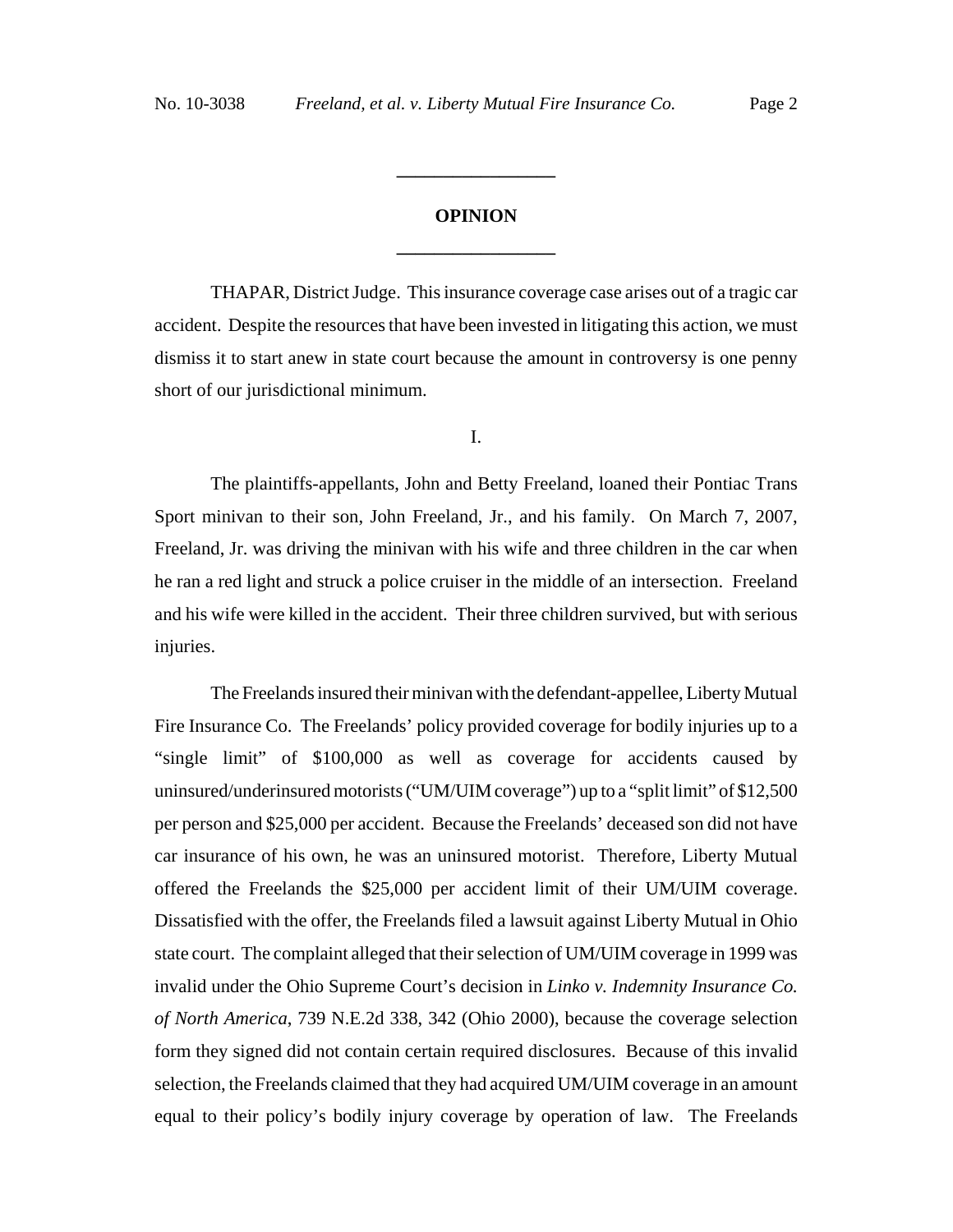therefore sought a declaratory judgment establishing that their insurance policy provided \$100,000 in UM/UIM coverage per accident, instead of the \$25,000 per accident stated on the policy's face.

Liberty Mutual removed the case to the United States District Court for the Northern District of Ohio. In the notice of removal, Liberty Mutual asserted that the parties were completely diverse and that the amount in controversy was \$100,000—the full amount of UM/UIM coverage to which the Freelands argued they were entitled. Neither party challenged the district court's jurisdiction. On January 5, 2010, the district court granted Liberty Mutual's motion for summary judgment, and the Freelands appealed to this Court.

# II.

The penny is easily the most neglected piece of U.S. currency. Pennies tend to sit at the bottom of change jars or vanish into the cracks between couch cushions. Vending machines and parking meters will not accept them. Many people refuse to bend down to pick up a penny off the ground, deeming the reward not worth the effort. And a member of Congress even introduced legislation that would effectively eliminate the penny by requiring merchants to round their prices to the nearest nickel. *See* Currency Overhaul for an Industrious Nation (COIN) Act, H.R. 5818, 109th Cong. § 3(a) (2006). In this case, however, the penny gets a rare moment in the spotlight. The amount in controversy in this declaratory judgment action is exactly one penny short of the jurisdictional minimum of the federal courts.

Although the district court did not address it and the parties did not raise the issue in their briefs, this Court has "an independent obligation to determine whether subjectmatter jurisdiction exists, even in the absence of a challenge from any party." *Arbaugh v. Y&H Corp.*, 546 U.S. 500, 514 (2006). Liberty Mutual removed this case to federal court under 28 U.S.C. § 1441(a), which allows removal of civil actions "of which the district courts of the United States have original jurisdiction." Because this case presents no federal question, Liberty Mutual invoked the district court's diversity jurisdiction. Article III of the Constitution authorizes federal jurisdiction in all controversies where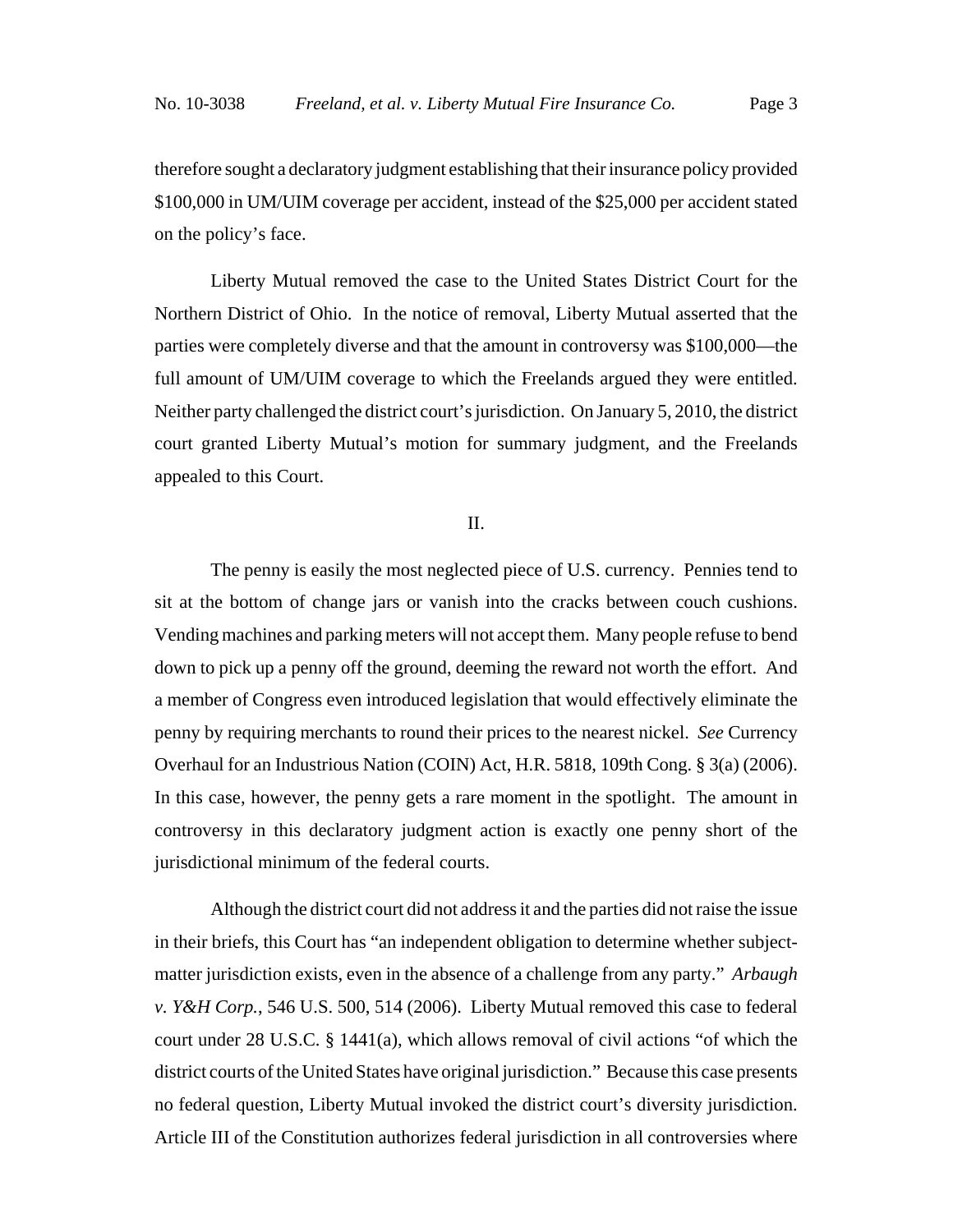the parties are "citizens of different states." U.S. Const. art. III, § 2. But Congress has always limited this grant of jurisdiction by also requiring that cases satisfy a minimum amount-in-controversy requirement. *See Snyder v. Harris*, 394 U.S. 332, 334 (1969). When Congress first established the lower federal courts in the Judiciary Act of 1789, the required amount in controversy was \$500. *Id.* That figure has increased over the years, and today "the matter in controversy [must] exceed[] the sum or value of \$75,000, exclusive of interest and costs." 28 U.S.C. § 1332.

Yet in this case the amount in controversy is \$75,000 exactly—one penny short of the jurisdictional bar that Congress has set. The Freelands seek a declaratory judgment that their insurance policy provides UM/UIM coverage up to \$100,000 per accident, instead of the \$25,000 per accident maximum that appears on the policy's face. "In actions seeking declaratory or injunctive relief, it is well established that the amount in controversy is measured by the value of the object of the litigation." *Hunt v. Wash. State Apple Adver. Comm'n*, 432 U.S. 333, 347 (1977). Applying this principle, this Court has said that, "[w]here a party seeks a declaratory judgment, 'the amount in controversy is not necessarily the money judgment sought or recovered, but rather the value of the consequences which may result from the litigation.'" *Lodal, Inc. v. Home Ins. Co. of Ill.*, No. 95-2187, 1998 WL 393766, at  $*2$  (6th Cir. June 12, 1998) (quoting *Beacon Constr. Co. v. Matco Elec. Co.*, 521 F.2d 392, 399 (2d Cir. 1975)). If the Freelands prevail in this case, they will receive a declaration that their policy provides up to \$100,000 in UM/UIM coverage. If they do not prevail, their policy will remain asis, with only \$25,000 in UM/UIM coverage. The "value of the consequences which may result from the litigation," *id.*—that is, the monetary consequences that would result from a victory for the Freelands—is the difference between \$100,000 and \$25,000. That amount is \$75,000 exactly.

This conclusion flows from the text of the jurisdictional statute itself. In order for the district court to have original jurisdiction, "the matter *in controversy*" must "exceed[] the sum or value of \$75,000." 28 U.S.C. § 1332 (emphasis added). The words "in controversy" have to mean something. Congress could have written § 1332 to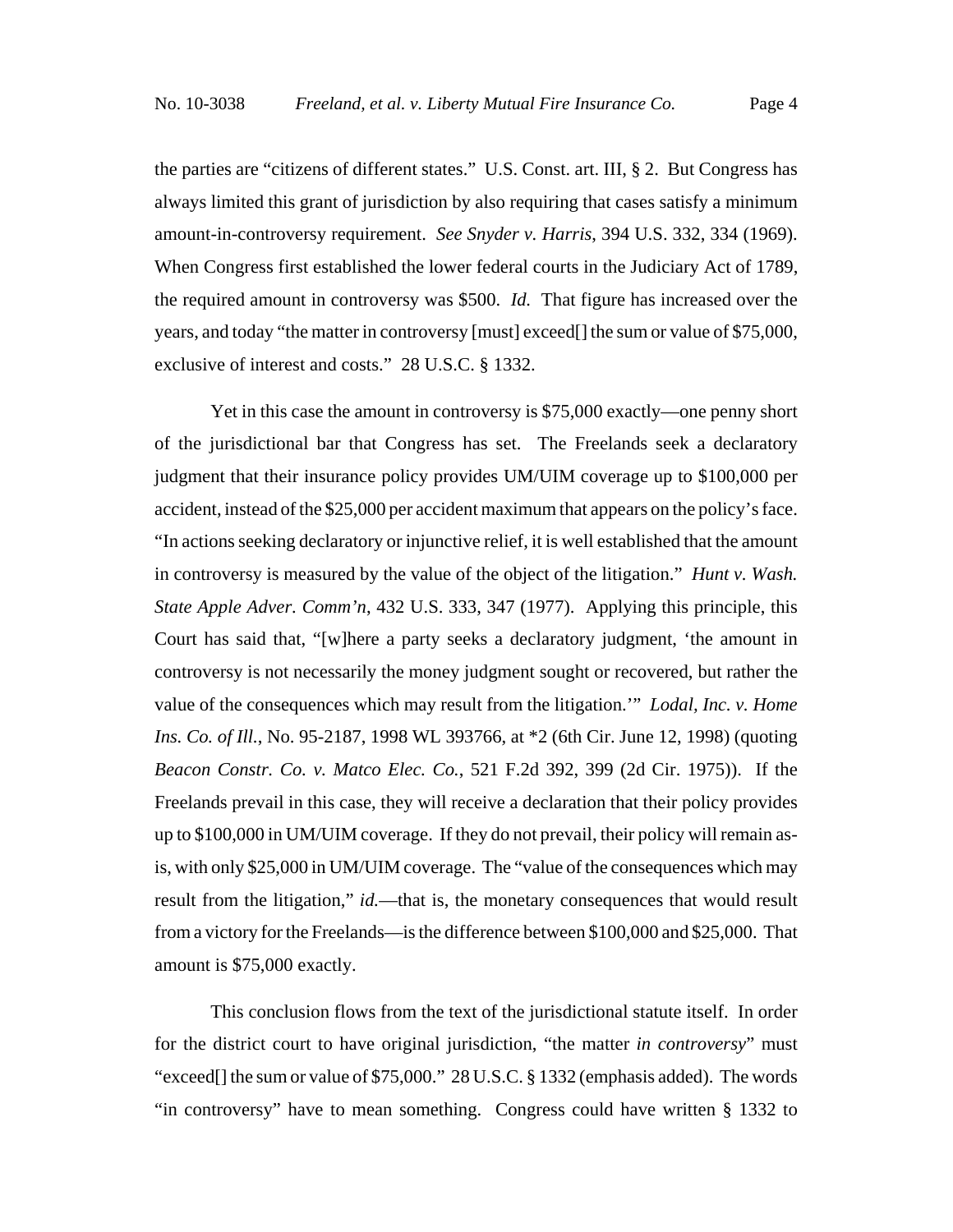require only that "the matter exceed the sum or value of \$75,000," in which case jurisdiction might be appropriate here. But there is simply no controversy over the first \$25,000 of coverage. If the Freelands lose, they will keep that amount of coverage. Indeed, as the Freelands acknowledged in their complaint in state court, Liberty Mutual has already offered the Freelands this amount. The dispute—the controversy—is only over the next \$75,000.

Liberty Mutual's offer of \$25,000 is not the same, of course, as a settlement offer. A party's offer to settle a case for a specified amount does not reduce the amount in controversy by that amount. If plaintiff sues defendant for \$100,000, defendant cannot defeat federal jurisdiction simply by offering to settle the case for \$40,000. Here, though, Liberty Mutual's offer is simply an acknowledgment that there is no dispute over the first \$25,000 of coverage—the maximum under the Freelands' policy as it is currently written. That amount is the baseline level of coverage that the Freelands will keep even if they lose this lawsuit.

Although no other circuits appear to have addressed the precise jurisdictional issue that this case presents, the Third Circuit's decision in *State Farm Mutual Automobile Insurance Co. v. Powell*, 87 F.3d 93, 97 (3d Cir. 1996), is quite similar. There, the insured had two policies, each providing \$50,000 in coverage. The question was whether he could recover under both policies, or whether he was limited to recovering under only one. The insurance company sought a declaratory judgment that the insured could only recover \$50,000 under one of his policies, while the insured argued that he could recover a total of \$100,000 under both of them. *Id.* at 95-96. Because, "from the outset of [the] litigation [the insurance company] conceded that it owed [the insured] \$50,000," the Third Circuit held that the amount in controversy was not \$100,000, but rather only \$50,000—one penny shy of the jurisdictional threshold at the time. *Id.* at 97. Similarly in this case, Liberty Mutual has always conceded that the Freelands have \$25,000 in UM/UIM coverage. That is what their policy provides on its face. The controversy is only over whether their policy provides \$75,000 in additional coverage. *See also State Farm Fire & Cas. Co. v. Sweat*, 547 F. Supp. 233, 238 & n.13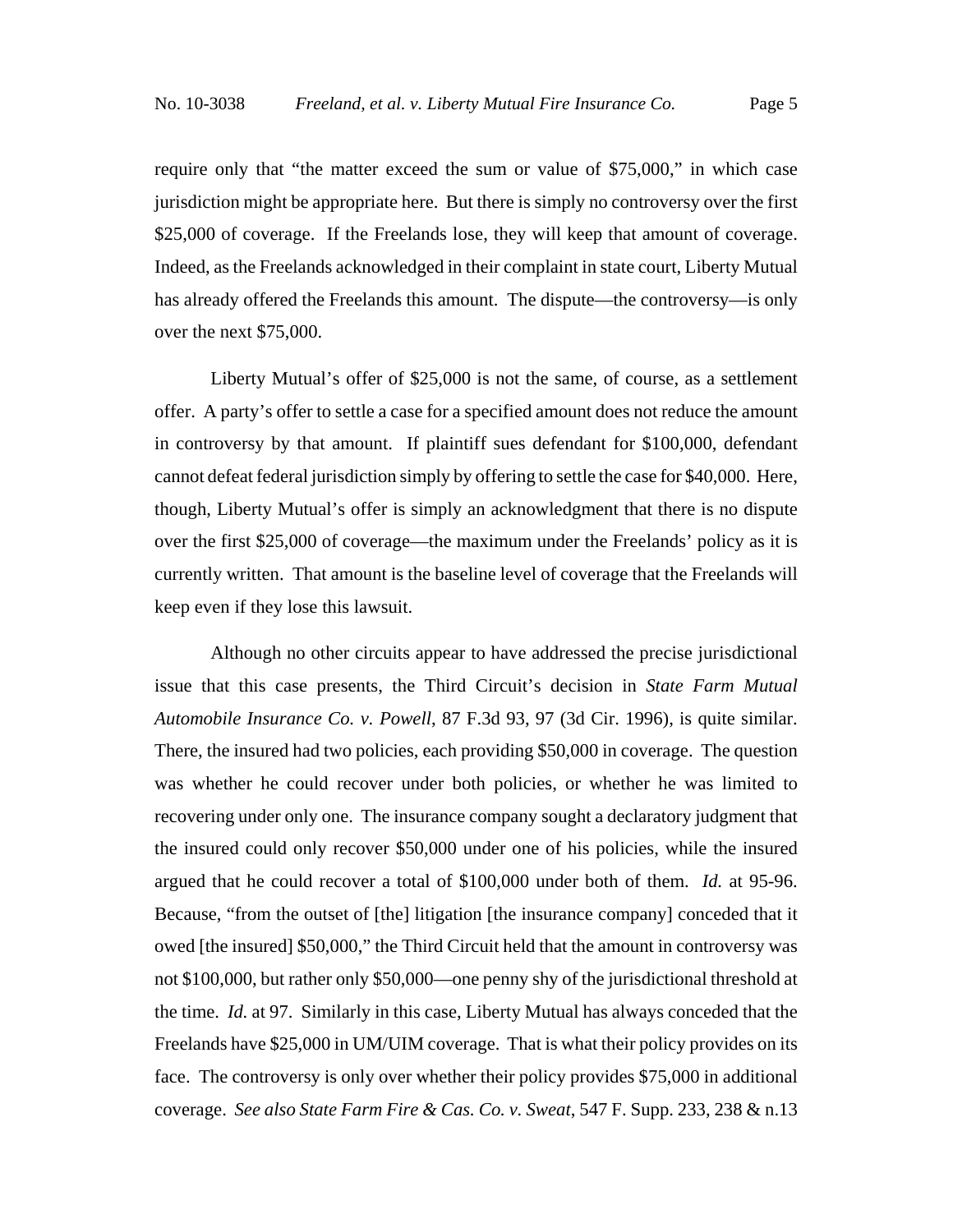(N.D. Ga. 1982) (in declaratory judgment action where insured claimed policy provided \$50,000 in coverage and insurance company claimed it provided \$5,000 in coverage, amount in controversy was \$45,000 because insurance company's "potential liability as a result of this case is in that amount").

The Freelands' demand for interest and costs in their state court complaint does not change this conclusion. Section 1332 demands that the matter in controversy exceed \$75,000 "exclusive of interest and costs." Therefore, the amount in controversy remains one penny short. The absence of that single penny deprived the district court of subjectmatter jurisdiction over the Freelands' lawsuit. *See, e.g.*, *Powell*, 87 F.3d at 98-99; *Larkin v. Brown*, 41 F.3d 387, 389 (8th Cir. 1994).

In a supplemental brief filed at the Court's request, Liberty Mutual advances two arguments for finding that the amount in controversy exceeds \$75,000. Both lack merit. First, Liberty Mutual argues that the amount in controversy is actually \$87,500 because the declaratory judgment the Freelands seek would increase the amount that a single person could recover under their UM/UIM coverage from \$12,500 to \$100,000. That may be true, but it is not what matters in *this* case. This case involves the \$25,000 per accident limit of the Freelands' policy, not the \$12,500 per person limit. The Freelands' policy covered four people who were either injured or killed in the accident, and their total injuries easily exceeded \$25,000. Indeed, Liberty Mutual has already offered the Freelands the full \$25,000 per accident limit. So, the difference between what the Freelands would receive for this accident if they win and what they would receive if they lose is still only \$75,000. The corresponding increase in the per person coverage limit is of no consequence in this action.

Liberty Mutual's second argument is that, even if it only faces \$75,000 in additional liability in this case, the possibility of future claims under the Freelands' reformed policy nudges the amount in controversy over the limit. This argument also fails. First, the particular policy at issue in this case expired in November 2007, and it is unclear from the record whether the Freelands still have a policy with Liberty Mutual. But even if they do, the unsubstantiated possibility of future claims under an insurance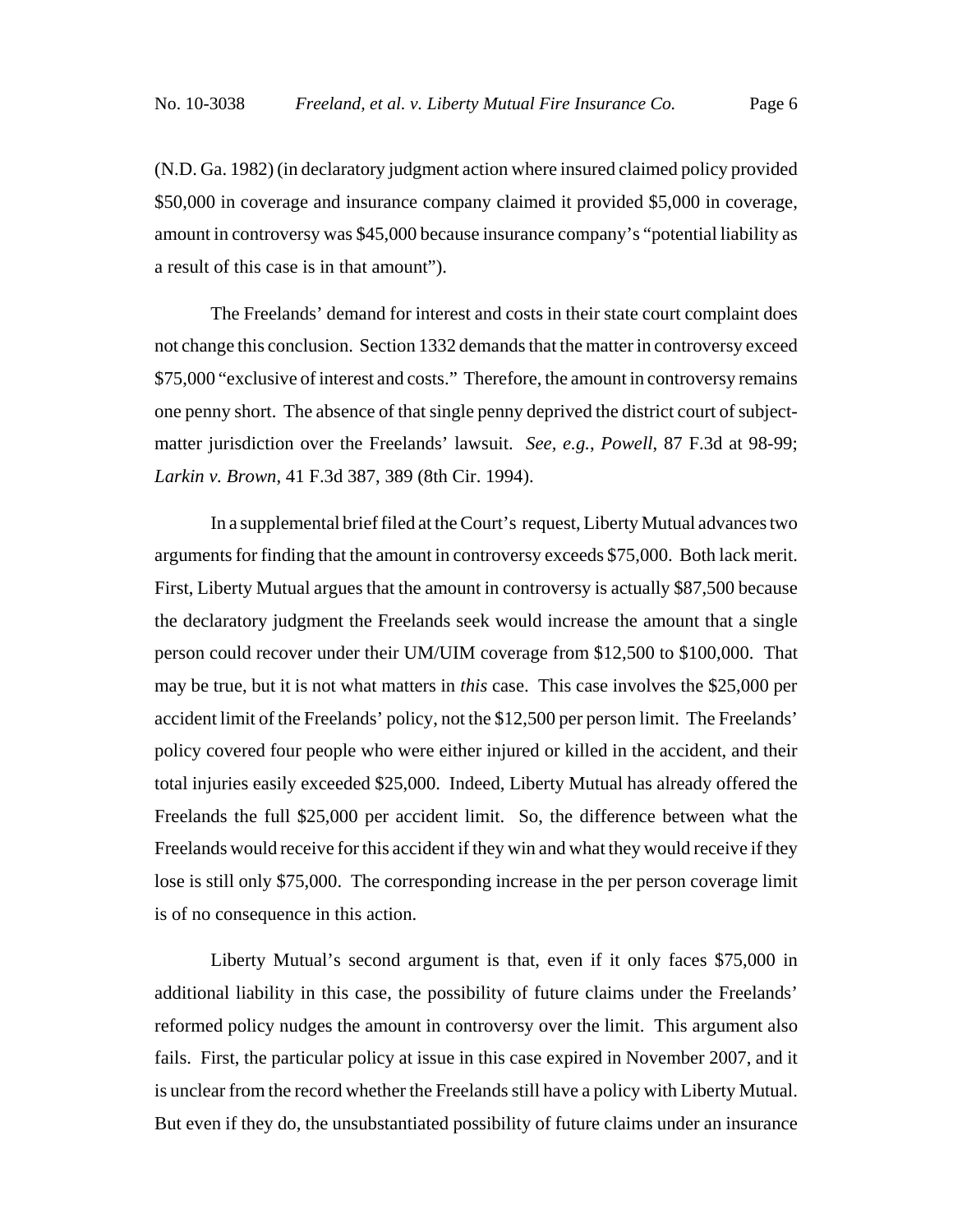policy cannot be enough to satisfy the amount in controversy requirement. As Liberty Mutual's counsel conceded at oral argument, this theory has no limit. Under this line of reasoning, a lawsuit involving an insurance policy that provides \$1,000 in coverage per accident would have a sufficient amount in controversy because the insured could have 75 more accidents in the future. The amount in controversy requirement would be satisfied in virtually every insurance case. For this reason, courts typically do not include speculative future claims under an insurance policy when determining the amount in controversy. Instead, courts limit their inquiry to the coverage that would apply to the incident in the dispute before them. *See, e.g.*, *State Farm Mut. Auto. Ins. Co. v. Narvaez*, 149 F.3d 1269, 1270-71 (10th Cir. 1998) (considering only potential liability from underlying incident); *Powell*, 87 F.3d at 95-97 (same).

Resisting this conclusion, Liberty Mutual asserted at oral argument that this Court's unpublished decision in *Lodal* blessed consideration of potential future claims under an insurance policy in assessing the amount in controversy. *Lodal, Inc. v. Home Ins. Co. of Ill.*, No. 95-2187, 1998 WL 393766 (6th Cir. June 12, 1998). This argument misreads *Lodal*. That case involved a dispute over an insurance company's duty to defend its insured and to pay up to \$200,000 in litigation costs in an ongoing lawsuit. *Id.* at \*1. This Court held that the amount in controversy requirement was satisfied because of "the potential value of future claims under the policy." *Id.* at \*3. That statement made perfect sense in *Lodal* because the lawsuit was still ongoing and the insured faced future legal bills from that same action. *Id*. at \*2-3*.* In other words, Lodal involved the natural extension of an ongoing liability event. Here, in contrast, Liberty Mutual asks us to rely on the entirely speculative possibility that the Freelands might have another accident in the future involving an uninsured or an underinsured motorist. *Lodal* provides no justification for such an act of judicial star-gazing.

Thus, the amount in controversy in this case is \$75,000—exactly one penny short of the jurisdictional minimum of the federal courts. 28 U.S.C. § 1332. The Court recognizes that vacating the district court's judgment and remanding this case is painfully inefficient. This is especially so in light of the substantial resources that have